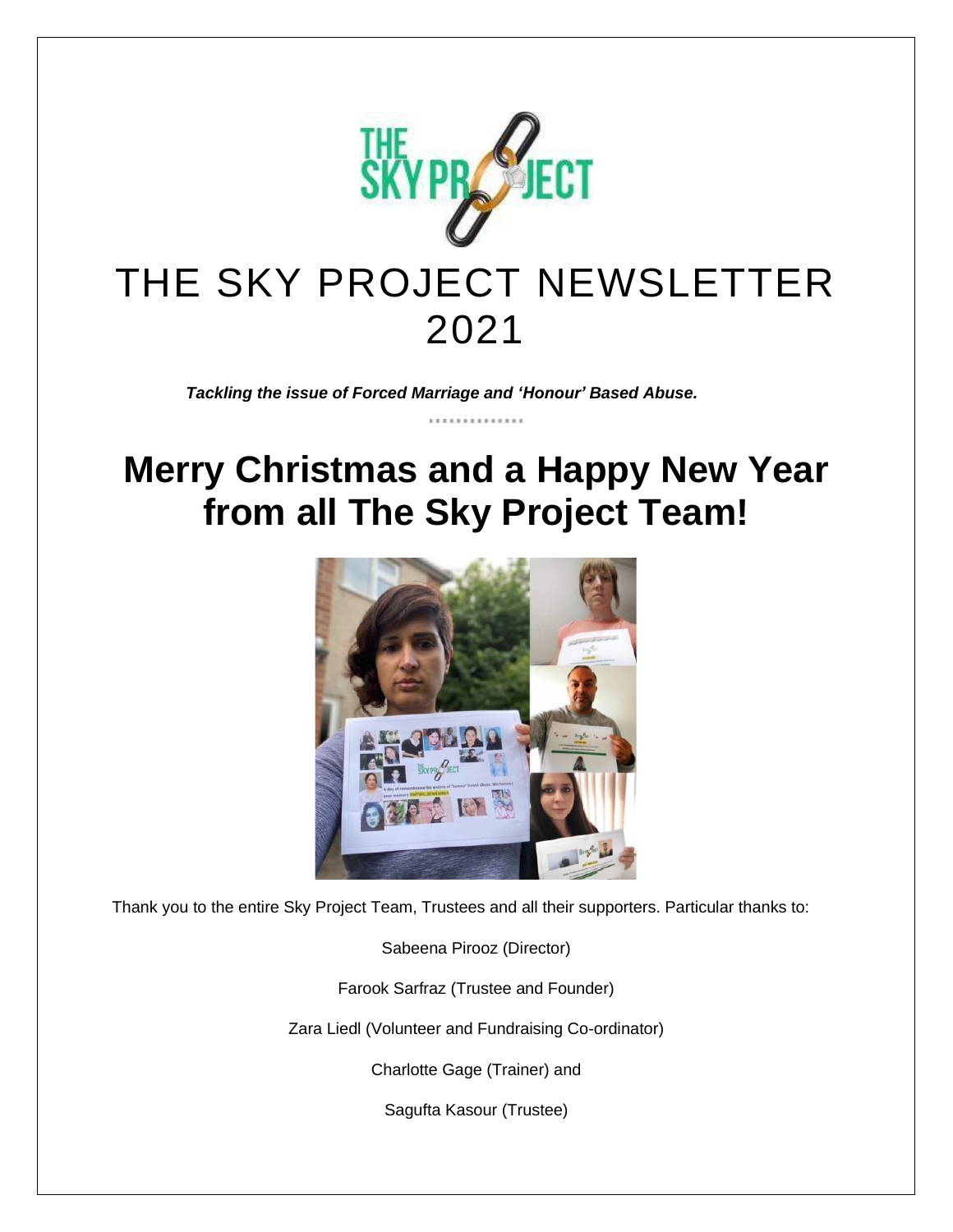What another exciting year for us! Again, a huge credit to all the above people for their commitment and effort in fighting this fight to reduce forced marriage and 'honour' based abuse. This year, it has been incredibly tough to continue to work voluntarily around our existing jobs and family but our passion prevails.

We would like to thank all our supporters, individual donors and funders who have ensured that we can continue this important work.

Covid and lockdown measures are once again upon us which is likely to increase calls/reporting from Forced Marriage and 'Honour' Based abuse victims. We *must* remain vigilant and more aware of those around us. Please ask questions; don't forget those who may be struggling and reach out/connect as you may save a life.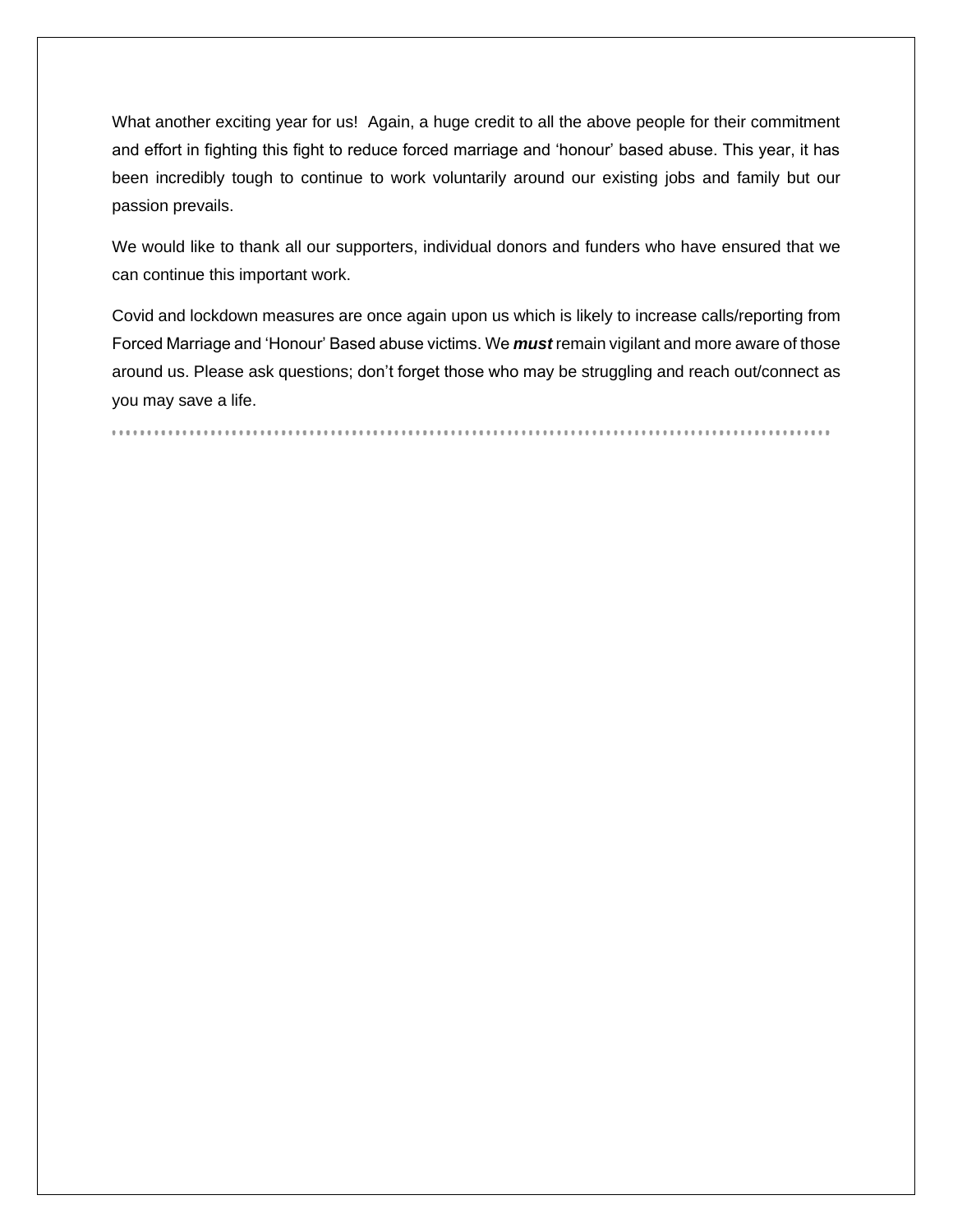# **2021 HIGHLIGHTS**

## **1. Sky Project Conference**



The Sky Project organised an absolutely fantastic conference in November celebrating our ten year anniversary. We received such wonderful feedback from those who attended. A huge thank you to our brilliant speakers, Nazir Afzal, Caroline Goode, Gabriella Gillespie, Maz Idriss and Larisa Hunt from Avon and Somerset police. Also, a huge thank you to all those who attended to support us.

## **2. Training**



We have continued our training sessions throughout the year to a range of groups. This year, we have delivered training to approximately 400 people, that's 400 extra people who now have the basic knowledge of how to help Forced Marriage and 'Honour' Based Abuse victims. With the help of Larisa Hunt, we now have bespoke training for police which we successfully rolled out this year. The feedback has been incredibly positive and we will continue to provide this onto the following year.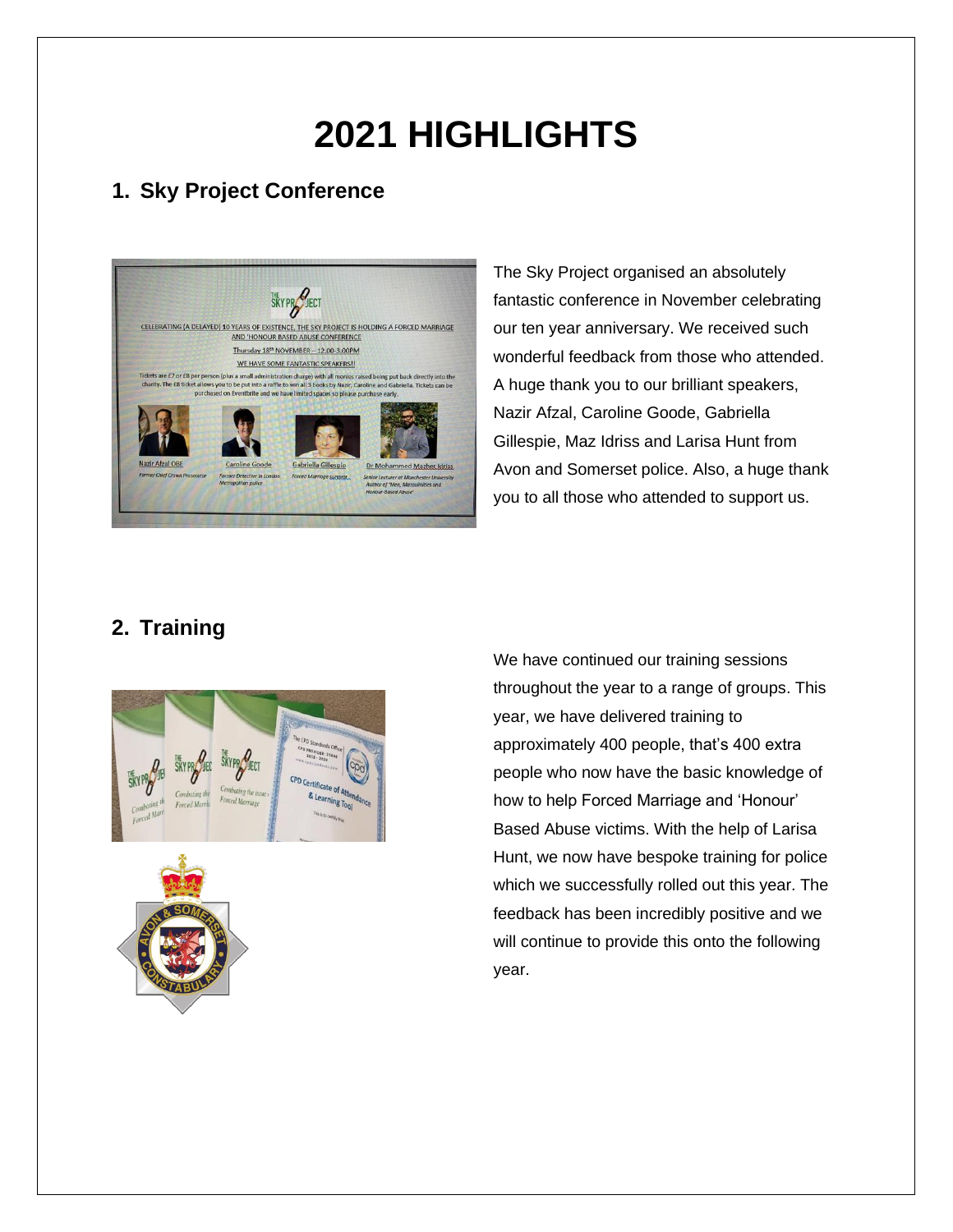#### **3. Awards**



It was another great year for awards when The Sky Project were finalists as 'Charity of the Year' at the South West Business & Community awards. It wasn't a win but we are so proud of getting to the final stages.



#### **4. Radio**



The Sky Project were honored to be invited to speak with Laura Rawlings on BBC radio Bristol. Sabeena Pirooz and Zara Liedl, our volunteer spoke about the work of the Sky Project over a 50 minute session which gave an insight into what work we do, with some fantastic tunes to go with it!

#### **5. International Women's Day**



On International Women's Day The Sky Project wore purple and made a stand for women and girls – THEIR BASIC HUMAN RIGHT TO MARRY ON THEIR OWN TERMS. Due to the pandemic, it was estimated that there could be an additional 13 million child marriages between 2020-2030. A shocking statistic.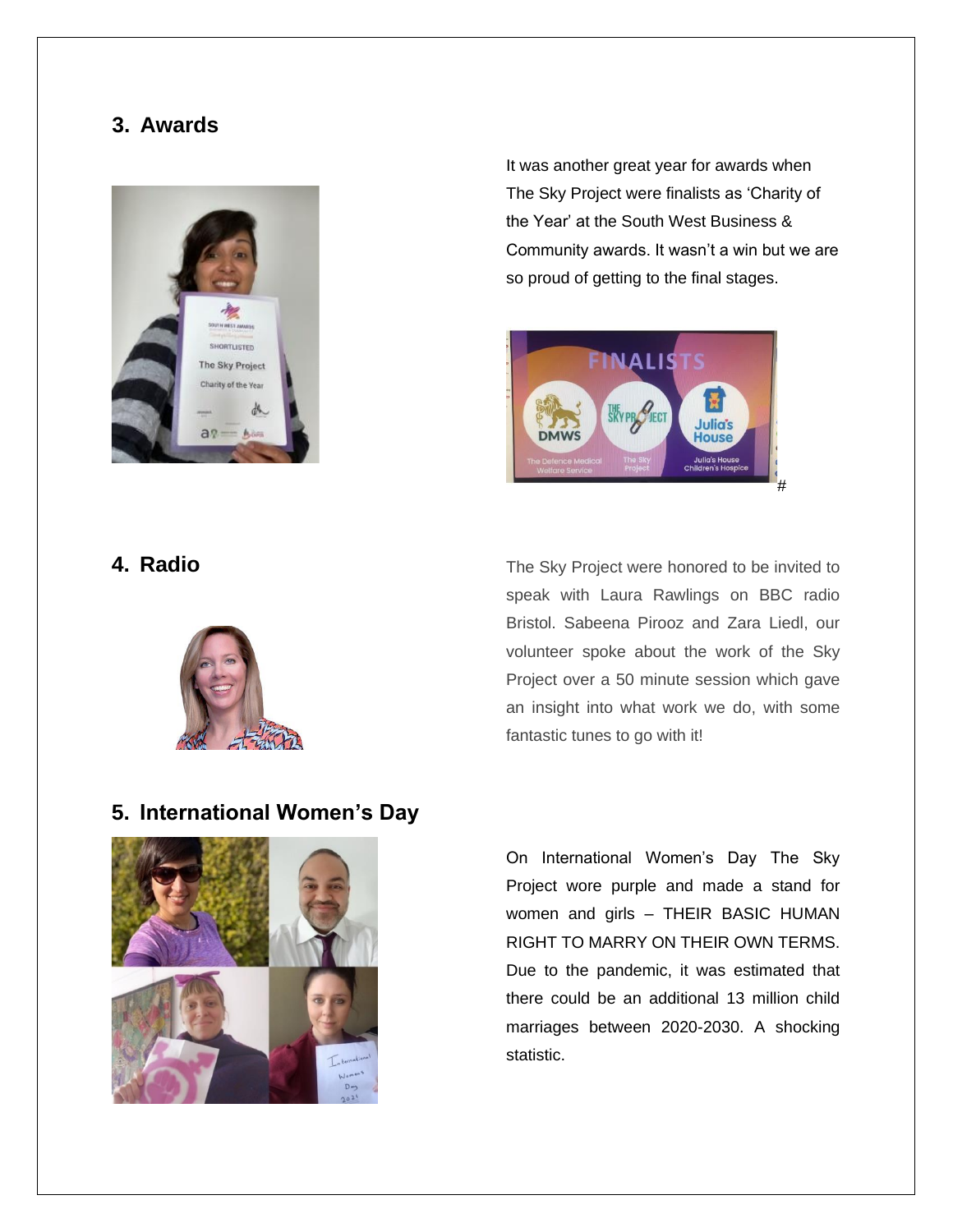#### **6. National Day of Remembrance for victims of 'Honour' Based Abuse**



This year, we chose to highlight some important points to remember leading up to the National Day of Remembrance:

1. 'Honour' Based Abuse and Forced Marriage happens to men as well as women.

2. That it is not just an Asian issue and to say so denies a voice to others to seek help.

3. We remember the LGBT community who have been victims of Forced Marriage and 'Honour' Based Abuse.

Finally, we honoured those victims in the right way.

### **7. Invitations**



Sabeena Pirooz was invited by Katie Reid, Tutor from University of Law, Bristol, to talk to her students about her route into law as well as an insight into Forced Marriage.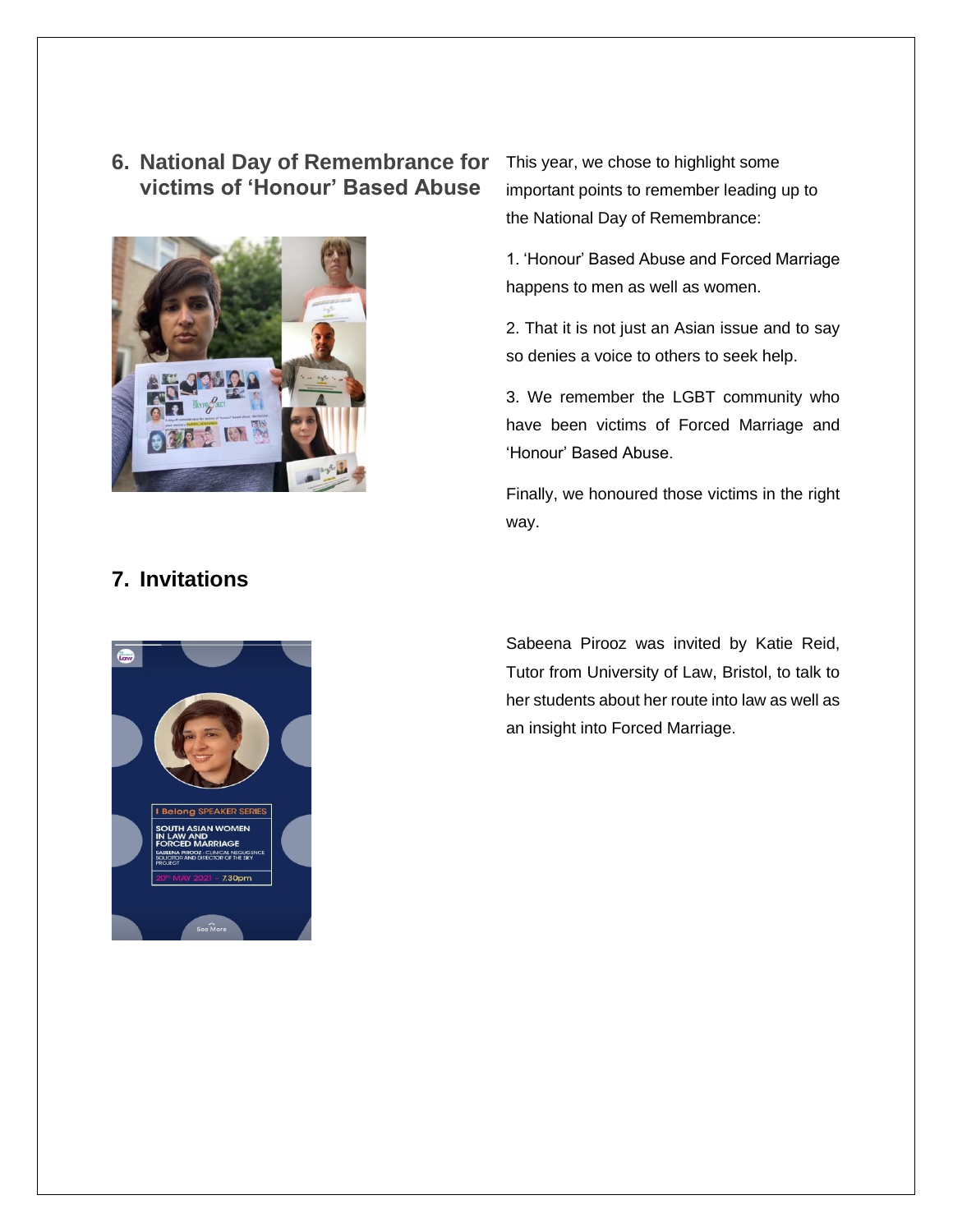## **8. Collaboration**

#16 days of activis



We joined Nextlink in #16 days of activism, fighting to raise awareness of gender based abuse and lighting a candle in honour of those who have lost their lives.

### **9. Forced Marriage Working Group**



We continue to be grateful to all those who have attended the Forced Marriage Working Group this year. As we have always said, multi-agency working and collaboration is key to reduce the number of forced marriages and 'honour' based abuse cases in the South West. Although, our time is limited, those who have collaborated have really made an impact into putting this at the forefront of their professions and 'keeping that conversation going'.